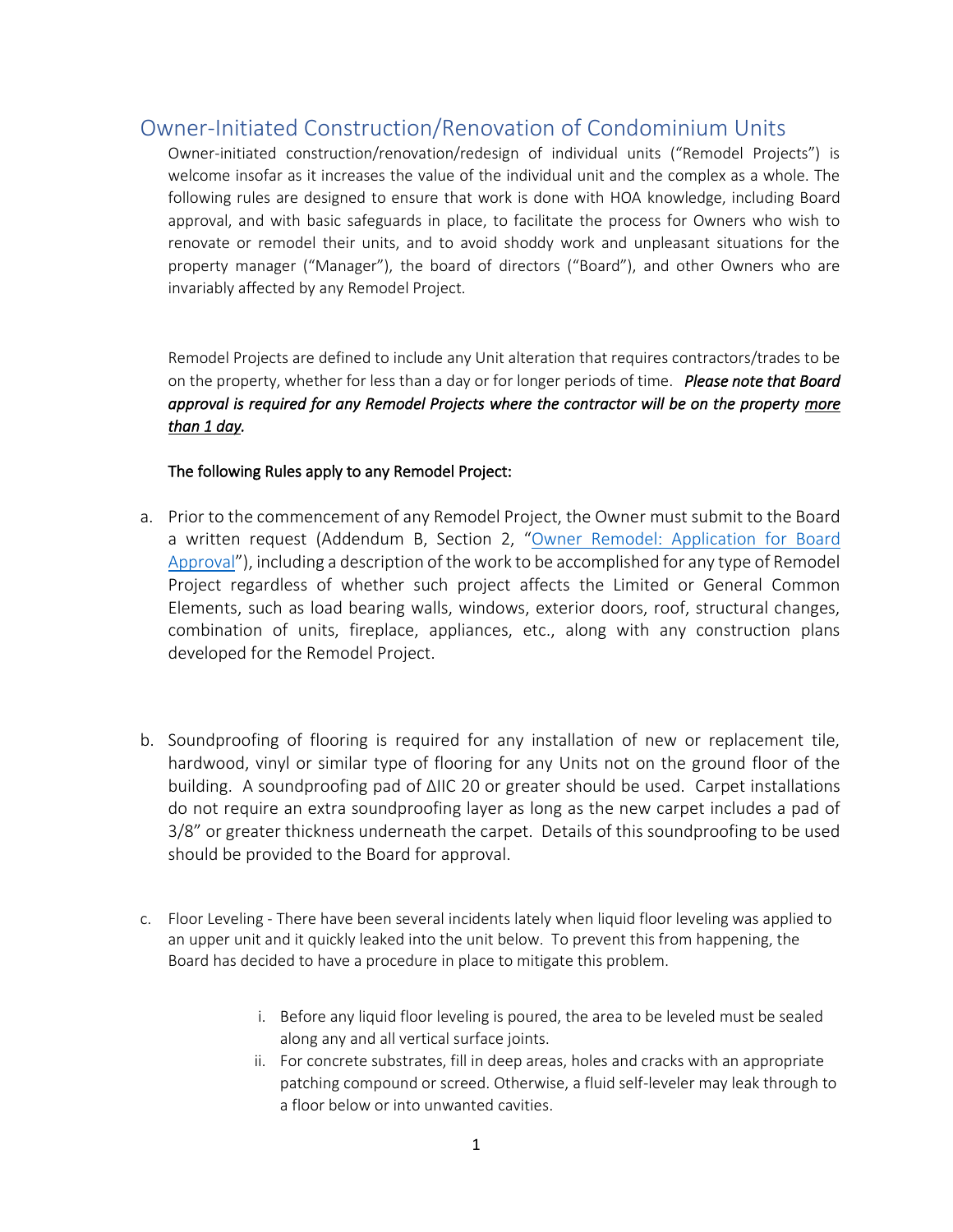- iii. The concrete surface must be primed with a primer before applying the leveling compound. This is meant not only to improve adhesion with the leveling compound but also to serve to seal the concrete slab beneath.
- iv. Prior to pouring the compound, in the unit below, 1 large plastic sheet must be laid on the floor, carpet, cabinets or furniture that completely covers any possible areas that could get damaged by a leak. This includes under the pour area and under any adjacent penetrations through the ceiling such as ceiling lights, ceiling fans and where the large vertical support beams meet the ceiling above. A person must be posted in the condo below that has immediately at hand rags, a couple wet rags and 2 buckets to catch drools or drips. Watch closely for leaking around the ceiling just below the above pouring area, especially around light fixtures. Remember that the cleanup done after the cement is dry will be difficult if not impossible.
- v. There must be at least a 48 hours advance notice to the manager and the owner of the condo below when there is a planned floor leveling pour. The manager will give access to the condo below for the person that will be posted.
- vi. The owner doing the floor leveling is financially responsible for any damage, any cleaning required, and any future complications or damage caused by leaks into the ceiling that go undetected until a later date in the future, in the unit below his/her condo.
- d. The Owner must obtain written consent from the Board. See [Addendum B](#page-6-0) for instructions on how to apply for Board approval and supporting documents. Approval of the proposed Remodel Project will be at the Board's sole discretion. The Board shall address all requests for approval with due diligence, but the Board's failure to approve an Owner's request/application within a certain timeframe will in no event be deemed Board approval.
- e. If any Remodel Project is begun without the required Board approval, the Manager will immediately
	- i. cause the construction to cease and any contractors/trades will be asked to leave the property, and
	- ii. advise the Board of the construction/renovation work being performed by the Owner. Appropriate fines will be imposed upon the Owner.
- f. All Remodel Projects must conform to current Town of Snowmass Village ("TOSV") building codes, and licensed contractors must be hired and building permits must be obtained as required by TOSV building codes. Plans and construction diagrams for all Remodel Projects that require TOSV permits or inspection must be filed with the Board.
- g. Once Board approval for a Remodel Project is given, the Board will inform all Owners that the remodel is planned, and the proposed start and finish dates. An outline of the letter that the Board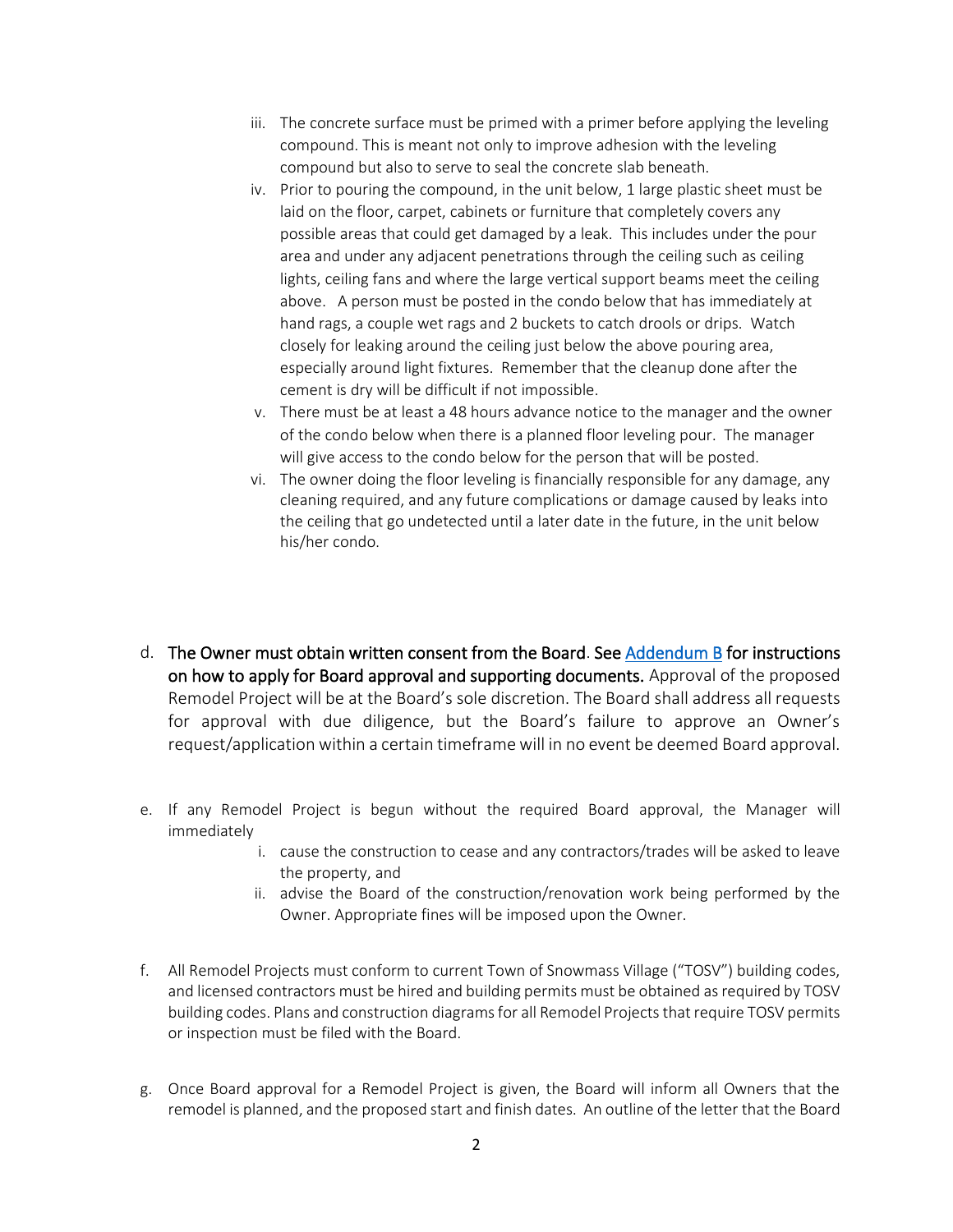will distribute is shown in [Addendum B, Section 4.](#page-11-0) The Property Manager will also post or deliver notices to the occupants of each adjacent unit, since they will be the most affected by the work.

- h. Each Owner shall use reasonable efforts to conduct the majority of construction during off-season periods (Labor Day to Thanksgiving and/or April 15 to June 10). No construction work shall be performed before 8:00 A.M. or after 5:00 P.M., Monday through Saturday. No work shall be permitted on Sundays, unless prior written approval from the Manager has been obtained. If an Owner anticipates the Remodel Project cannot be conducted during the designated off-season dates, then Board approval for such non-permitted dates must be obtained during the Remodel Project approval process. Any such permission to work outside these designated days/hours will be granted only in extraordinary circumstances.
- i. Each Owner is responsible for ensuring that the contractor and any subcontractors associated with the project are aware of and adhere to the NO SMOKING policy throughout the complex, which prohibits smoking on balconies, patios, stairwells, driveway, grounds, and parking area, and within the Unit itself (see Addendum B, Section 3, "[Remodel Project](#page-9-0)  [Checklist for Individual Unit Owners](#page-9-0)").
- j. Each Owner is responsible to ensure that all Common Elements are at all times free from construction dust, dirt, and debris ("debris"). Each day the General and Limited Common Elements must be left free of all construction debris in order for the surrounding unit Owners to be afforded a clean environment in which to live and enjoy the use of their Unit and the Common Elements. Each Owner shall be responsible for all costs related to construction debris removal not completed by any contractor hired by such Owner.
- k. Each Owner should consult with management about the movement of large items, such as appliances or large furniture, into and out of the Unit during Remodel Projects. The installation or removal of large items from middle and upper floor units by pulley system or other means over balcony railings is strictly prohibited, as the railings are not built to support the weight of any such items. While simple replacement of an appliance or furniture is not within the general scope of a remodel project, owners are required to inform the property manager of appliance and furniture delivery at least 48 hours prior to delivery, and preferably longer. Even the simple replacement of furniture or appliances necessitates careful planning for negotiation of stairwells and hallways and for removal and disposal of discarded boxes, packing materials, furniture and/or appliances.
- l. Each Owner is solely responsible for damage or loss to the Limited or General Common Elements or other unit interiors or personal property caused by such Owner's decorators, plumbers, contractors, movers, electricians, etc. during any Remodel Project initiated by an Owner on his/her respective Unit.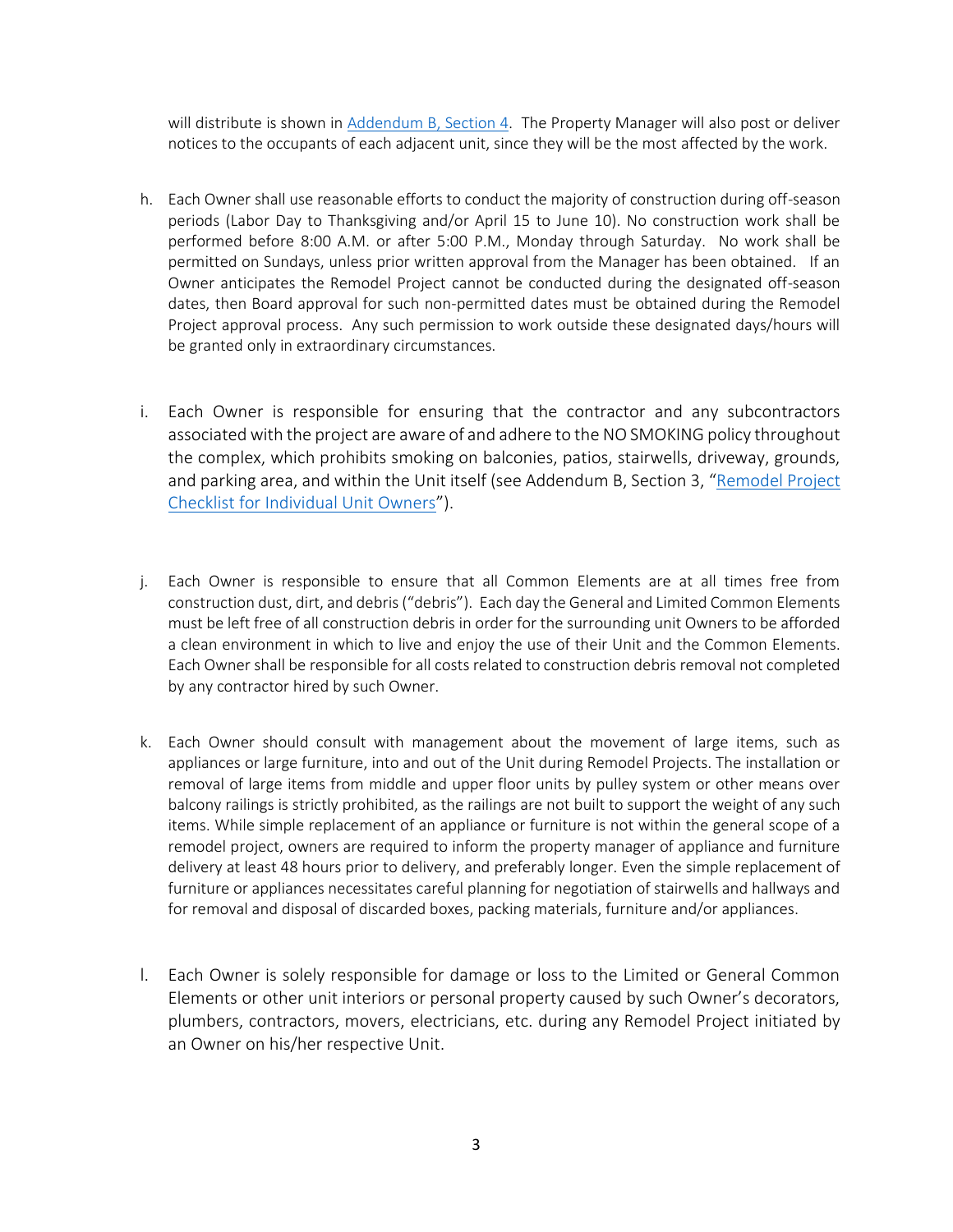- m. The trash dumpsters are not to be used for construction debris, including but not limited to construction trash, discarded carpet or cabinets, etc. If a dumpster (e.g. 6 cu. yd. "pick up and put down" type) is required, the Manager shall determine the location of dumpster. "Roll-off" dumpsters are not permitted on site in case of damage to the driveway and snowmelt. Owners should consult with the Property Manager when planning to bring a dumpster on site. Owners shall be responsible for compliance with TOSV trash and animal codes with regard to trash bins and dumpsters. If the Manager determines that a Remodel Project is causing excessive trash that is discarded in the community dumpster, he shall require that a dumpster be obtained by the Owner at the Owner's expense and the Owner will be charged for excessive use of the community dumpster until a sole-use dumpster can be obtained. No construction materials, paint, oil, appliances, furniture, carpet, or any other items that are too big for trash dumpsters shall be placed within the garage area or any community storage area.
- n. Prior to removal or disconnection of any smoke detector or fire sprinkler unit, the Owner shall notify the Manager so false alarms do not occur. The Owner shall be responsible for any cost incurred in connection with any associated false alarms, cost of replacement, programming and installation of any smoke detector or fire sprinkler head within the Unit that is damaged during construction.
- o. The exterior of the buildings, the roofs, the grounds, the garages, carports, the exterior windows and the doors, the patios and decks, stairwells and landings (all considered to be and are defined in the governance documents as either Limited or General Common Elements) are owned by the Association and any modifications, repairs, or changes to these are solely the responsibility of the Association.
- p. Without the express written consent of the Board, no Owner shall do work of any kind that in any way affects, changes, disturbs or protrudes through the Limited or General Common Elements or is in anyway considered to be exterior to the interior walls of an individual Unit, including but not limited to the following:
	- i. Installation of dryer and/or exhaust vents which protrude through the exterior of the buildings. Ceiling joists shall not be cut, altered or damaged for the installation of any vents from a Unit. If a dryer or exhaust vent is approved and installed on the exterior of the building, the vent will be cleaned by a contractor hired by the Association each year at the expense of the Owner;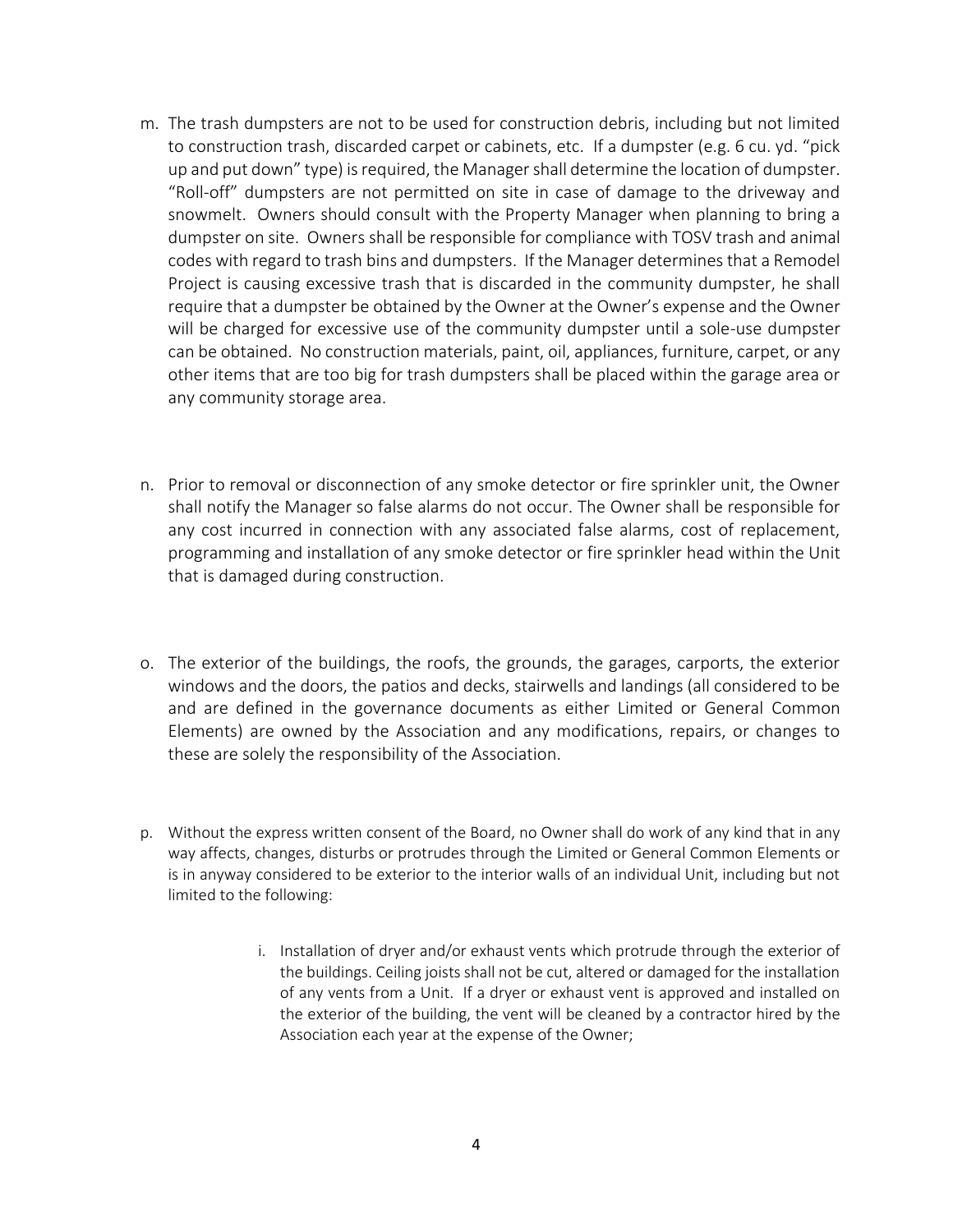- ii. Installation of wiring for electrical, electronic, telephone, cable or for any other purpose;
- iii. Installation of a television satellite dish, radio antennae, machines, or air conditioning units;
- iv. Installation of gas lines for fireplaces, cook stoves, gas grills, or other appliances; or
- v. Disturbance of the grounds for installation of gardens, paths, staircases, or landscaping.
- q. On completion of the remodel Project, the Owner must send a "[Notice of Completion](#page-12-0)" to the Board and/or Property Manager, confirming completion of the project, detailing any scope changes from the original Board Application, and providing all permits and inspection approvals obtained in relation to the project. (See Addendum B, Section 5, "Notice of Completion" Form). The Board reserves the right to ask the Property Manager to inspect the remodel once it is complete.
- r. Maintenance and repair of any Owner-initiated exterior Remodel Projects are the maintenance responsibility of the Association but are the financial responsibility of the Owner for a period set by the Board and/or contained within a signed Agreement to Indemnify, which clarifies the responsibility of the Owner versus the HOA with regards to the renovation (See Addendum B, Section 6. for a typical "[Agreement to Indemnify](#page-12-1)").
- s. Any Remodel Project that fails to adhere to these rules is subject to a fine of not less than \$100 per day per violation, in addition to any other remedies, until the problem is deemed corrected by the Manager and the Board.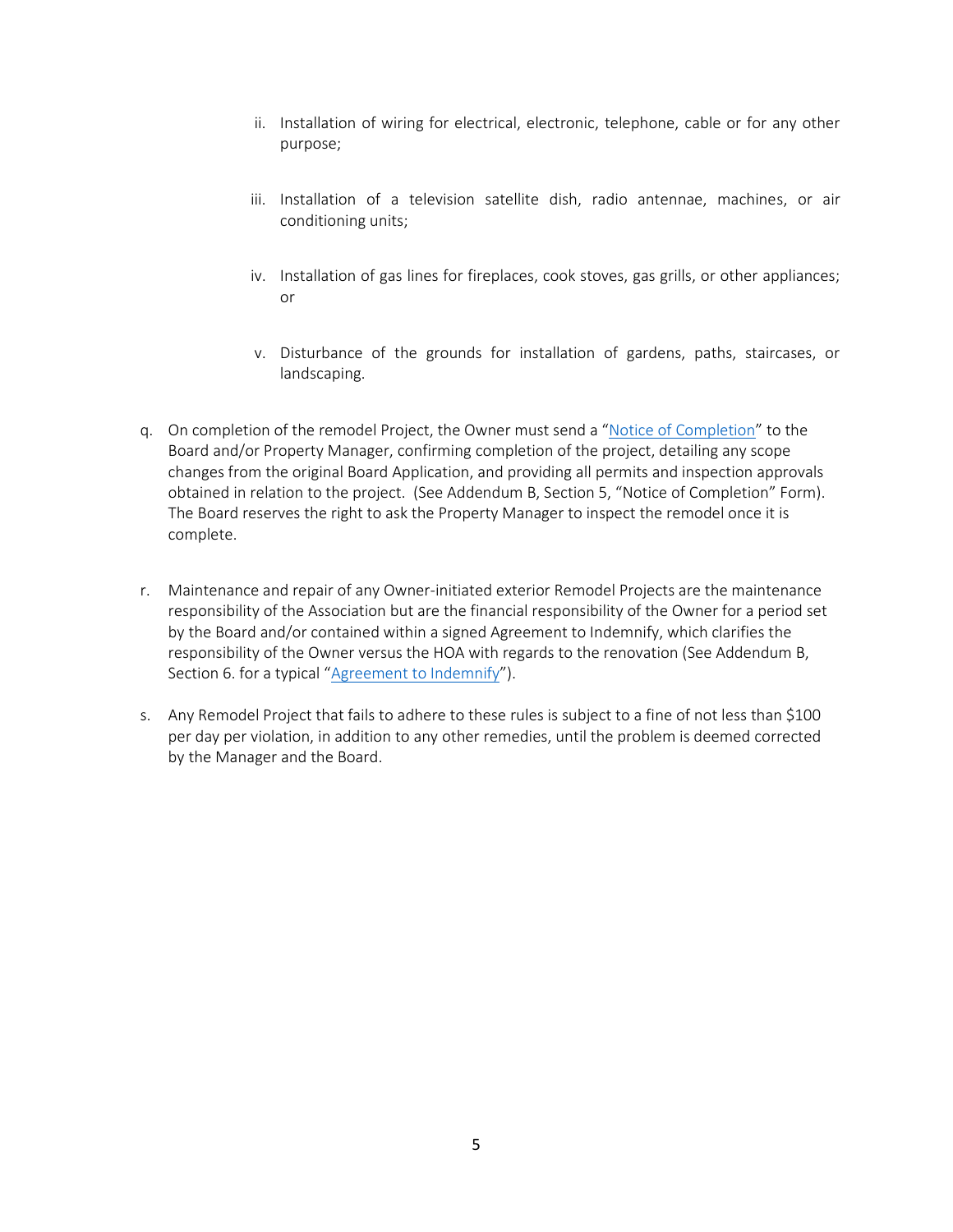## Snowmass Mountain Condominium Association

### RULES AND REGULATIONS ADDENDUM B

Remodel Guidelines

*SMC Remodel Projects Effective December 2019.* 

- **1. Instruction for Obtaining Board Approval**
- **2. Owner Remodel: Application for Board Approval\***
- **3. Remodel Project Checklist for Use by Individual Unit Owners**
- **4. Model Letter to Unit Owners**
- **5. Notice of Completion Form\***
- **6. Indemnification Form (if required)\***

**\*THESE FORMS MUST BE SUBMITTED TO BOARD. Word versions of these documents will be made available for Owner use on the Owner website under "Remodeling Projects by Owners: HOA Requirements"**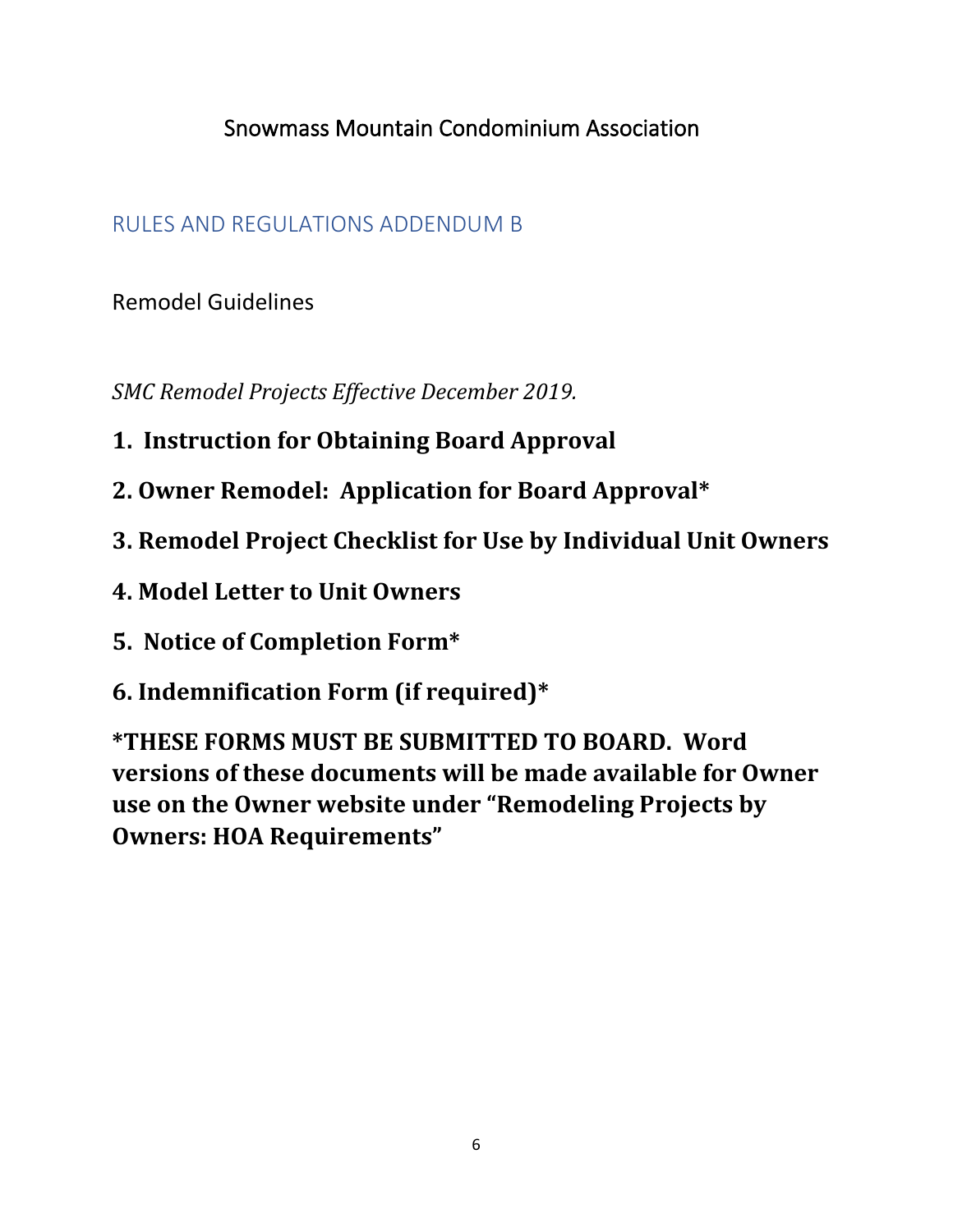### <span id="page-6-0"></span>**1.** Instructions For Obtaining Board Approval For A Remodel Project

1. Discuss the general outline of the project with the Property Manager, who can advise on potential problems or specific concerns that will need to be addressed when applying for Board Approval of the project.

2. Prepare an "[Owner Remodel: Application for Board Approval](#page-7-0)" Form requesting board approval (see Form below and on Owner website under "Remodel Projects" for details).

3. Submit the document to Management or a member of the Board along with relevant contact details in case the Board needs to ask questions or request clarifications

The Board will confirm their approval of the Remodel Project request in writing. The Board may also require the owner to obtain insurance for the project and/or to sign an "[Agreement to Indemnify](#page-12-1)", which clarifies the responsibility of the owner vs. HOA with regards to the renovation.

### **NOTE: The Board will attempt to consider approval requests within a calendar month of receipt, but cannot guarantee to provide approval in less than 2 months. The timing of any project should take this approval period into account.**

4.Use the "[Remodel Project Checklist](#page-9-0)" (see below and on Owner website under "Remodel Projects"), both at the start of the project and as the project proceeds, in order to ensure that all HOA requirements are met.

5. Provide a Remodel "[Notice of Completion](#page-12-0)" to the Board and/or Property Manager once the work is complete, along with relevant permit and inspection approvals (see Section 5, "Notice of Completion" Form below).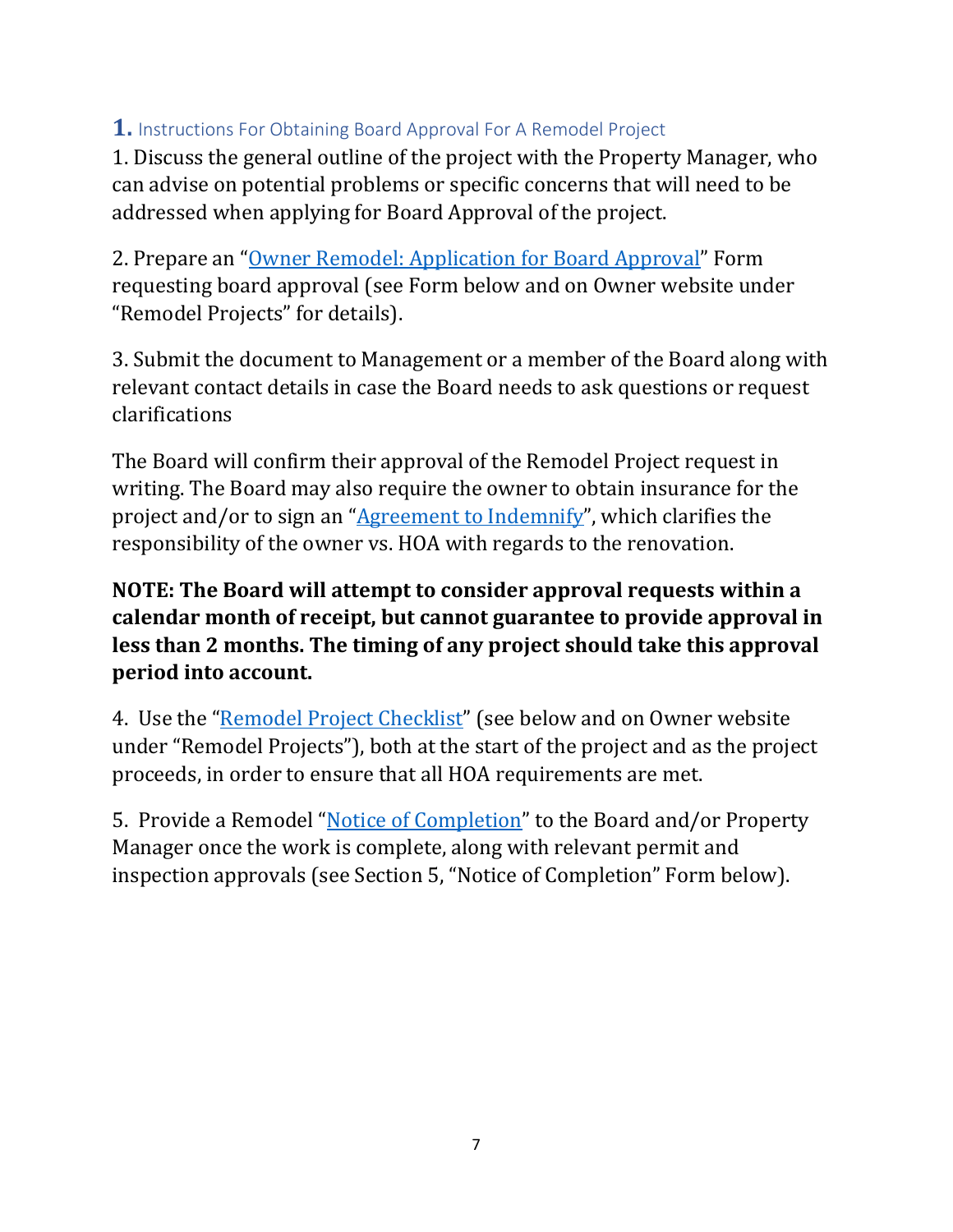### <span id="page-7-0"></span>**2.** OWNER REMODEL: "APPLICATION FOR BOARD APPROVAL" FORM\*

**Owner Application for Board Review of Remodel Project** 

**Date Application Submitted: \_\_\_\_\_\_\_\_\_\_\_\_\_\_\_\_\_\_\_\_\_\_\_\_\_\_\_\_\_\_\_\_\_** 

**Unit Number:** 

Unit Owner Name:

**Unit Owner preferred contact information:** 

**\_\_\_\_\_\_\_\_\_\_\_\_\_\_\_\_\_\_\_\_\_\_\_\_\_\_\_\_\_\_\_\_\_\_\_\_\_\_\_\_\_\_\_\_\_\_\_\_\_\_\_\_\_\_** 

**Proposed Start Date of Project:** 

**\_\_\_\_\_\_\_\_\_\_\_\_\_\_\_\_\_\_\_\_\_\_\_\_\_\_\_\_\_\_\_\_\_\_\_** 

**Proposed Completion Date of Project:** 

**\_\_\_\_\_\_\_\_\_\_\_\_\_\_\_\_\_\_\_\_\_\_\_\_\_\_\_\_\_\_\_\_\_\_\_\_\_\_\_\_\_\_\_\_\_** 

| Project            |  |  |  |
|--------------------|--|--|--|
| <b>Contractor:</b> |  |  |  |

# **DESCRIPTION OF PROJECT**

a. General description of the proposed internal renovations:

*Include a general overview of the work planned, paying particular attention to any electrical, gas, plumbing or other utility work that requires a TOSV permit and/or licensed contractor to conduct the work; Note that soundproofing of flooring is required for any installation of new or replacement tile, wood or similar "hard" flooring for any Units not on the ground floor of the building. A soundproofing pad of ΔIIC 20 or greater should be used. Carpet installations do not require an extra soundproofing layer as long as the new carpet includes a pad of 3/8" or greater underneath the carpet. Details of this soundproofing to be used should be provided to the Board for approval.*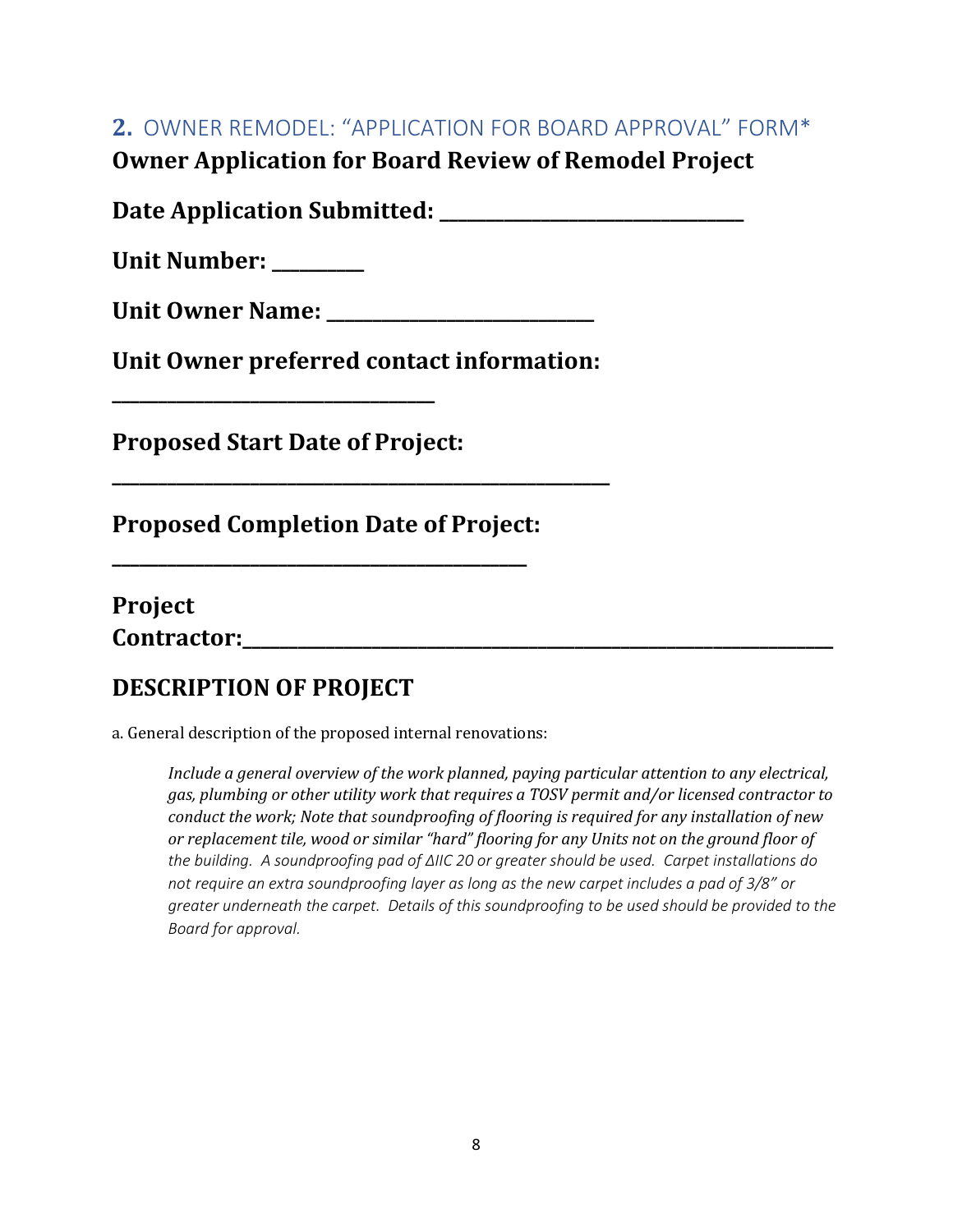b. Detailed description of any work that will impact the exterior of the building

*Include description and photographs as appropriate, to explain the exact path and visual impact that the running of any wires, pipe-work, meters, penetrations or other constructs will have on the exterior of the complex;* 

#### c. Plans for removal of construction debris and other waste:

*Explain the steps to be taken to collect and remove waste generated as part of the project*

#### d. Disabling or removal of fire detectors or sprinkler heads

*Confirm whether or not this will be necessary as part of the project, and if it is, explain the steps to be taken to ensure that the detectors and/or sprinkler heads have been reinstalled correctly.*

#### e. Scope Changes

*Changes in scope are not uncommon during large or complicated remodel projects. Prior to initiation of any change of scope, owner must provide management a written description of planned scope change, which management must approve in writing. If in management's opinion, a scope change substantially alters a project, management will forward said documentation to the Board for review and approval.* 

f. Adherence to the rules of the association with respect to this renovation (see Section 3, "Remodel Project Check List for Individual Unit Owners" below and on Owner website)

*Confirm that these are understood by the Owner and have been provided to the contractor.*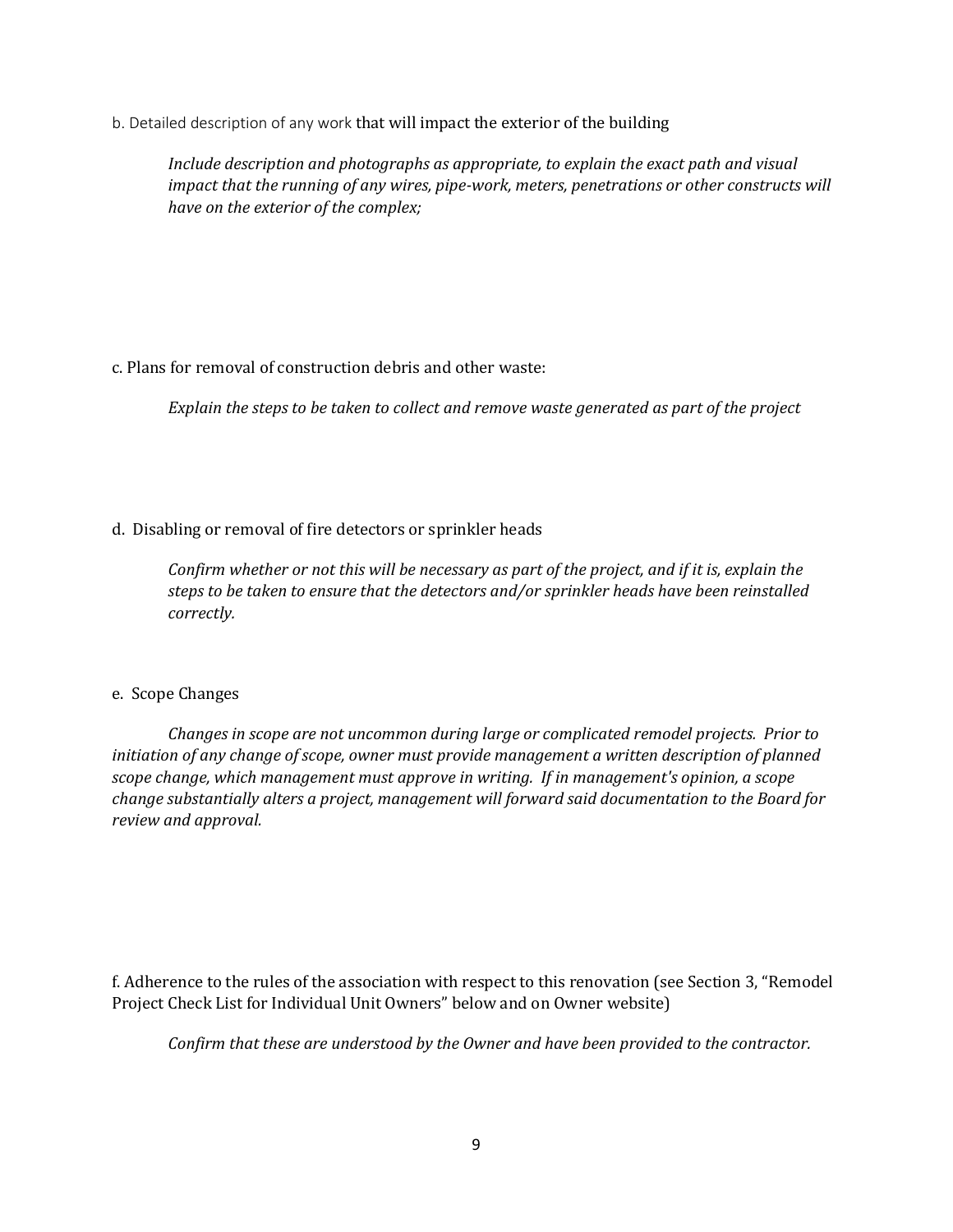### <span id="page-9-0"></span>**3.** Remodel Project Check List for Use by Individual Unit Owners

\_\_\_Initial plans discussed with Property Manager

\_\_\_Plans submitted to Board

\_\_\_Approval obtained from Board

\_\_\_Insurance secured against damage to complex or adjacent units if so directed by Board

\_\_\_ Town Of Snowmass Village permits obtained if required

\_\_\_Is contractor: \_\_\_\_\_Bonded \_\_\_\_Licensed

\_\_\_Contractor's name, business address, and business contact phone and list of all subcontractors filed with Property Management

Contractor has been informed of:

\_\_\_How to contact Property Management

\_\_\_\_NO SMOKING policy throughout complex.

\_\_\_\_NO SMOKING policy in individual units and balconies or patios and decks.

\_\_\_Owner responsibility for daily cleaning of construction debris from general common areas (stairwells, landings, parking areas) and limited common elements (LCE) (decks, patios, balconies).

\_\_\_ Owner responsibility for final clean of area at completion of project.

\_\_\_No dumping of construction trash in HOA trash shed.

\_\_\_ Responsibility to notify management when dumpster is needed.

\_\_\_Responsibility to notify management when construction vehicles will be parked on property during project and limited parking on site for workers.

\_\_\_Responsibility to consult with management for movement of large items into and out of condo unit;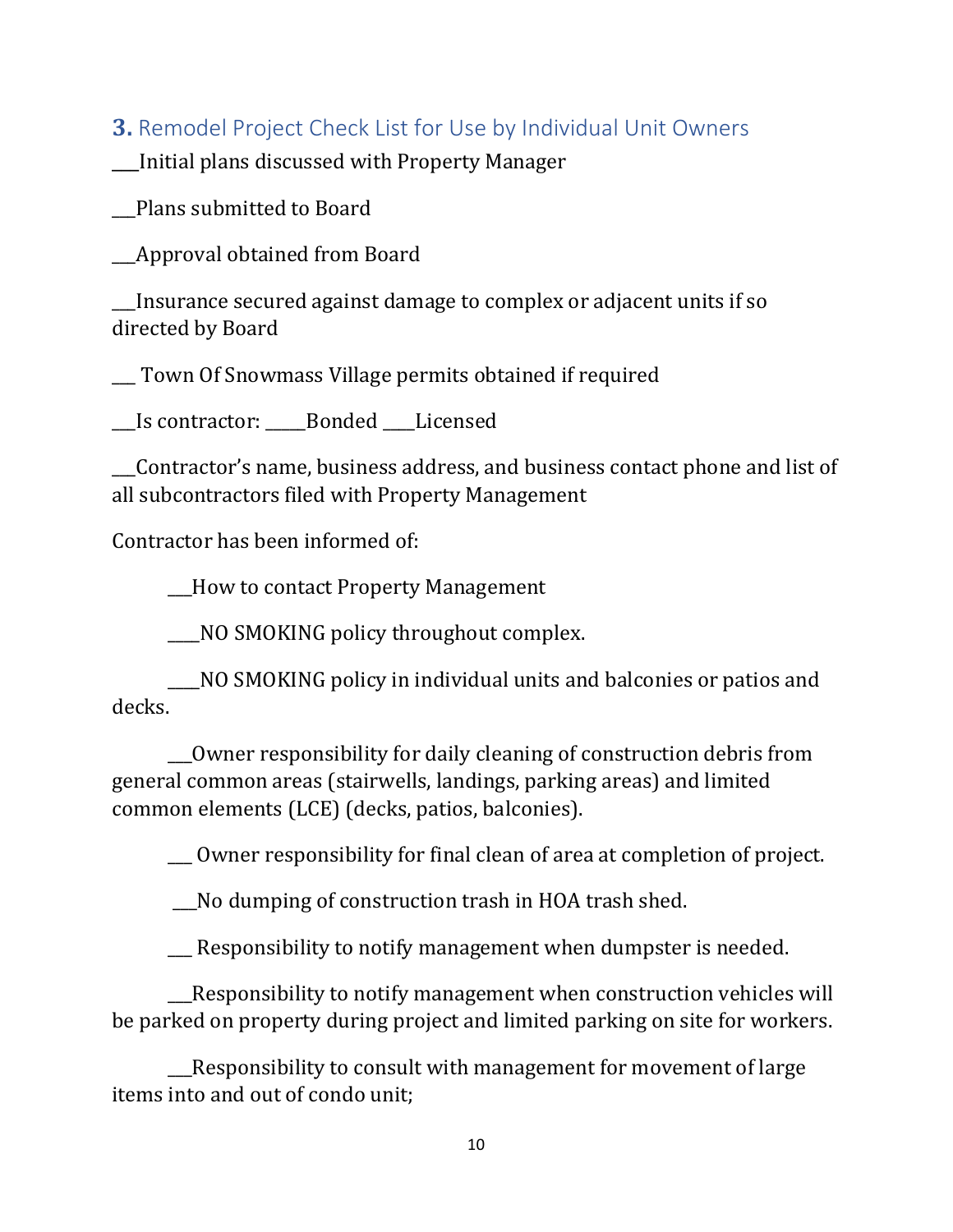\_\_\_\_Contractor knows it is impermissible to install or remove items through windows or balconies on middle and upper floor units.

\_\_\_Responsibility to notify management when construction spills into common areas or LCEs (eg, use of parking stall for sawing tile).

\_\_\_Limits on construction hours and dates: M-S 8-5 pm April 15-June 10; Labor Day to Thanksgiving.

\_\_\_ Prior approval of scope changes documented

\_\_\_Remodel "Notice of Completion" Form sent to Board and/or Property Manager

\_\_\_All copies of all TOSV permits and associated inspection reports attached to "Notice of Completion" for filing with Property Manager

\_\_\_ All construction diagrams for any construction that affects Common Elements listed on "Notice of completion" Form and copies either attached to Form or provided to Property Manager for filing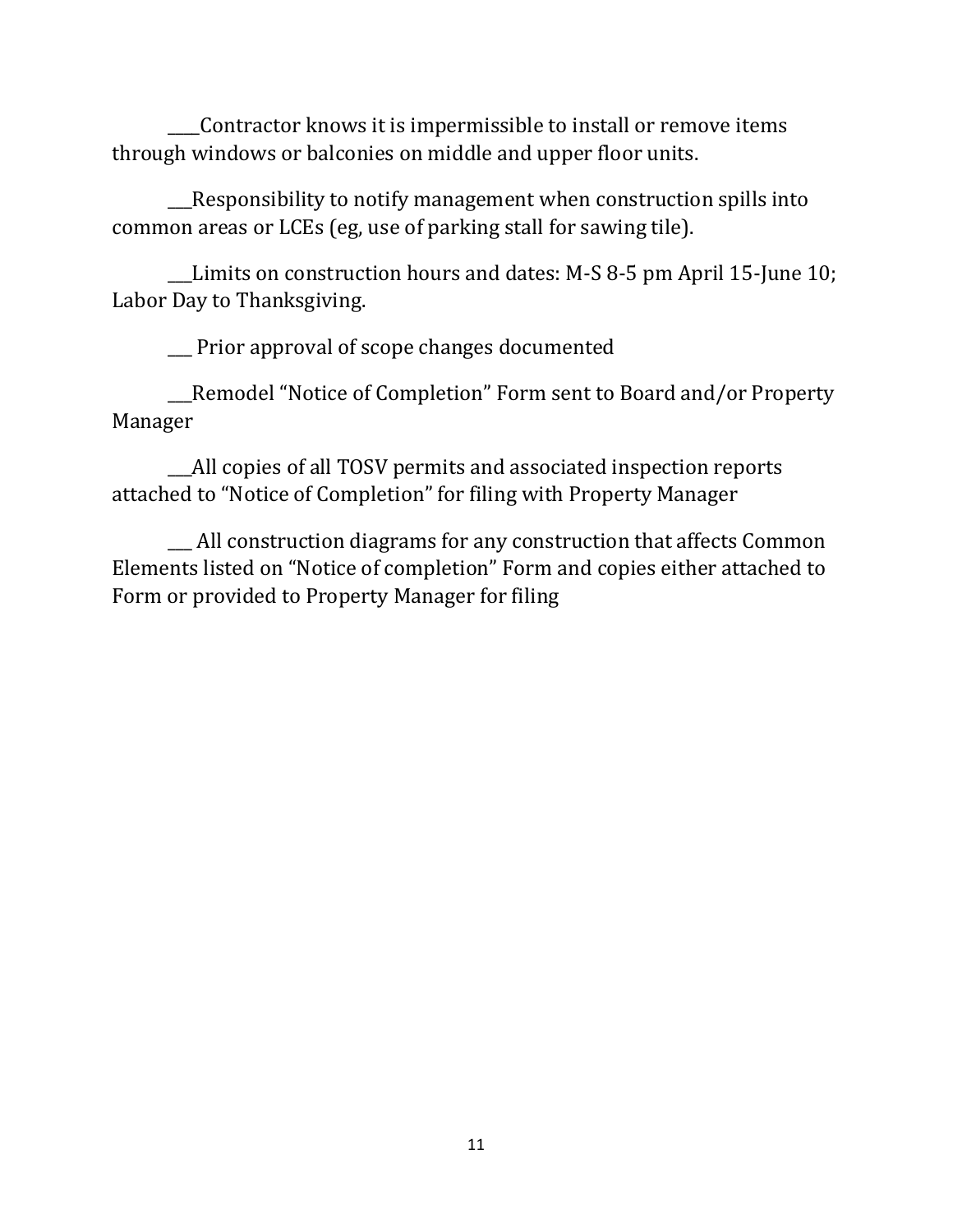# <span id="page-11-0"></span>**4.** MODEL LETTER NOTIFYING UNIT OWNERS OF PENDING REMODEL PROJECT

Dear Unit Owner:

As per the HOA Rules and Regulations governing owner-initiated construction projects in individual condominium units, the Board is notifying you that it has approved plans to remodel SMC Unit *X-Y*.

S*o and So of Express Renovations* is the general contractor. Plans include the following: *new wood floors, sand-blasting of ceiling beams, new carpet, new kitchen cabinets, new bathroom tile, new lighting, new paint, and the removal and replacement of the existing fireplace.*

Construction is expected to begin on *Month day* and to be complete by *Month day*.

Throughout the project the Owner may be contacted at -----------------. Owners should contact the Unit Owner or the Property Manager immediately if they become aware of any problem or rule violation that occurs during the course of the construction project.

Sincerely,

SMC Board of Directors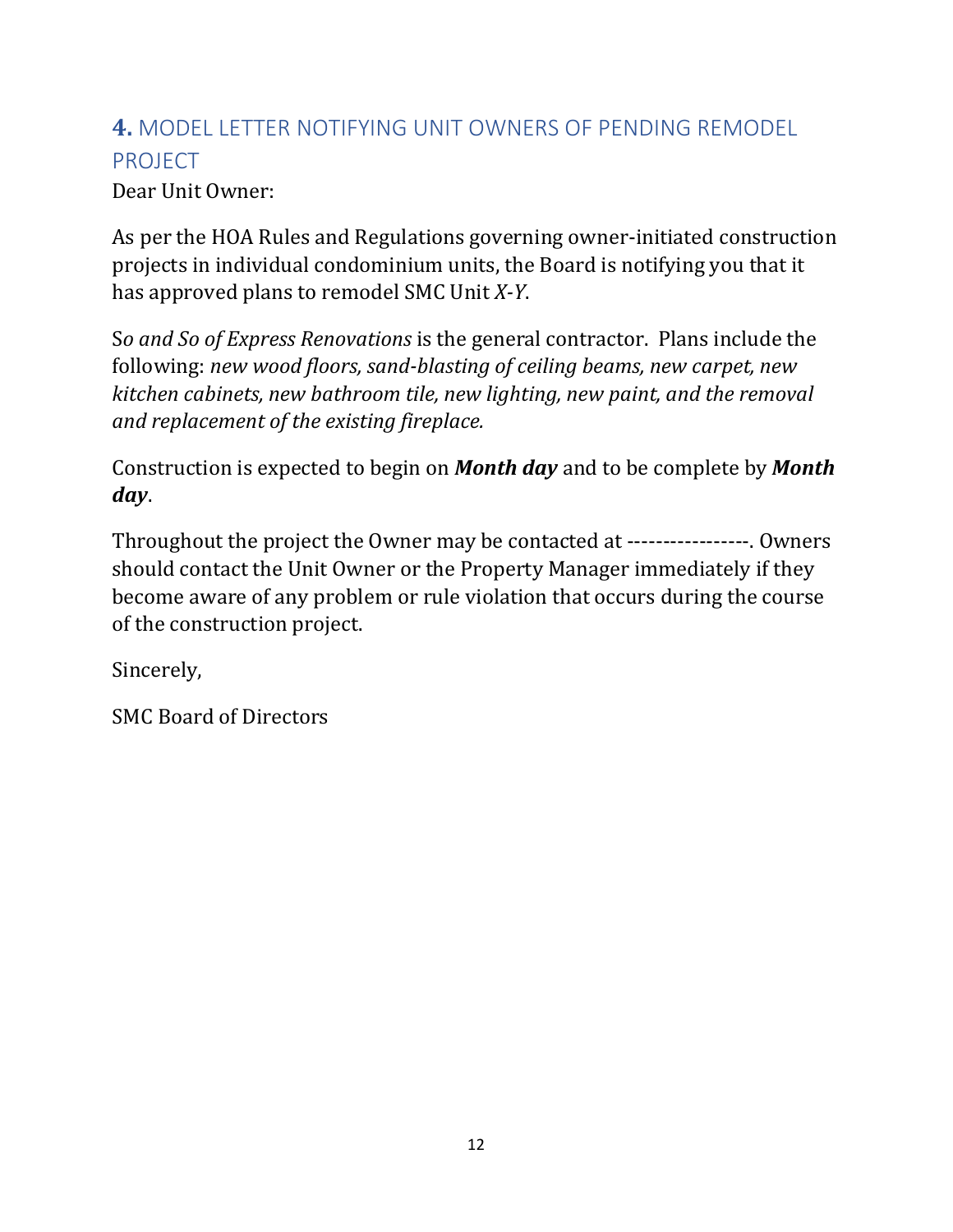# <span id="page-12-0"></span>5: Owner Remodel: "Notice of Completion" Form\*

Date of Original Board Application: \_\_\_\_\_\_\_\_\_\_\_\_\_\_\_\_\_\_\_\_\_\_\_\_\_\_

Remodel Completion Date: \_\_\_\_\_\_\_\_\_\_\_\_\_\_\_\_\_\_\_\_\_\_\_\_\_\_\_\_\_\_\_\_

Unit Number:\_\_\_\_\_\_\_\_\_\_\_\_\_\_\_\_\_\_\_\_\_\_\_\_\_\_\_\_\_\_\_\_\_\_\_\_\_\_\_\_\_\_\_\_\_\_\_\_\_\_\_\_\_\_\_\_\_\_

Unit Owner Name: \_\_\_\_\_\_\_\_\_\_\_\_\_\_\_\_\_\_\_\_\_\_\_\_\_\_\_\_\_

1. Description of any Scope Changes from the Original Board Application (attach documentation of changes and approvals)

2. Permits associated with Remodel (list permits and attach copies)

3. Inspection Approvals Associated with Remodel (List approvals and attach copies)

4. Construction diagrams/documents for any construction affecting common elements (List documents and attach copies, or confirm that all the documents listed have already been provided to the Property Manager for filing)

Declaration of Completion

I confirm that the above Remodel is now complete, and all trash and debris related to the work has been removed from the complex. The Unit may now be inspected should the Board wish to do so.

<span id="page-12-1"></span>Signed: \_\_\_\_\_\_\_\_\_\_\_\_\_\_\_\_\_\_\_\_\_\_\_\_\_\_\_\_\_\_\_\_\_\_\_\_\_\_\_\_\_\_\_\_\_\_\_\_\_\_\_\_\_\_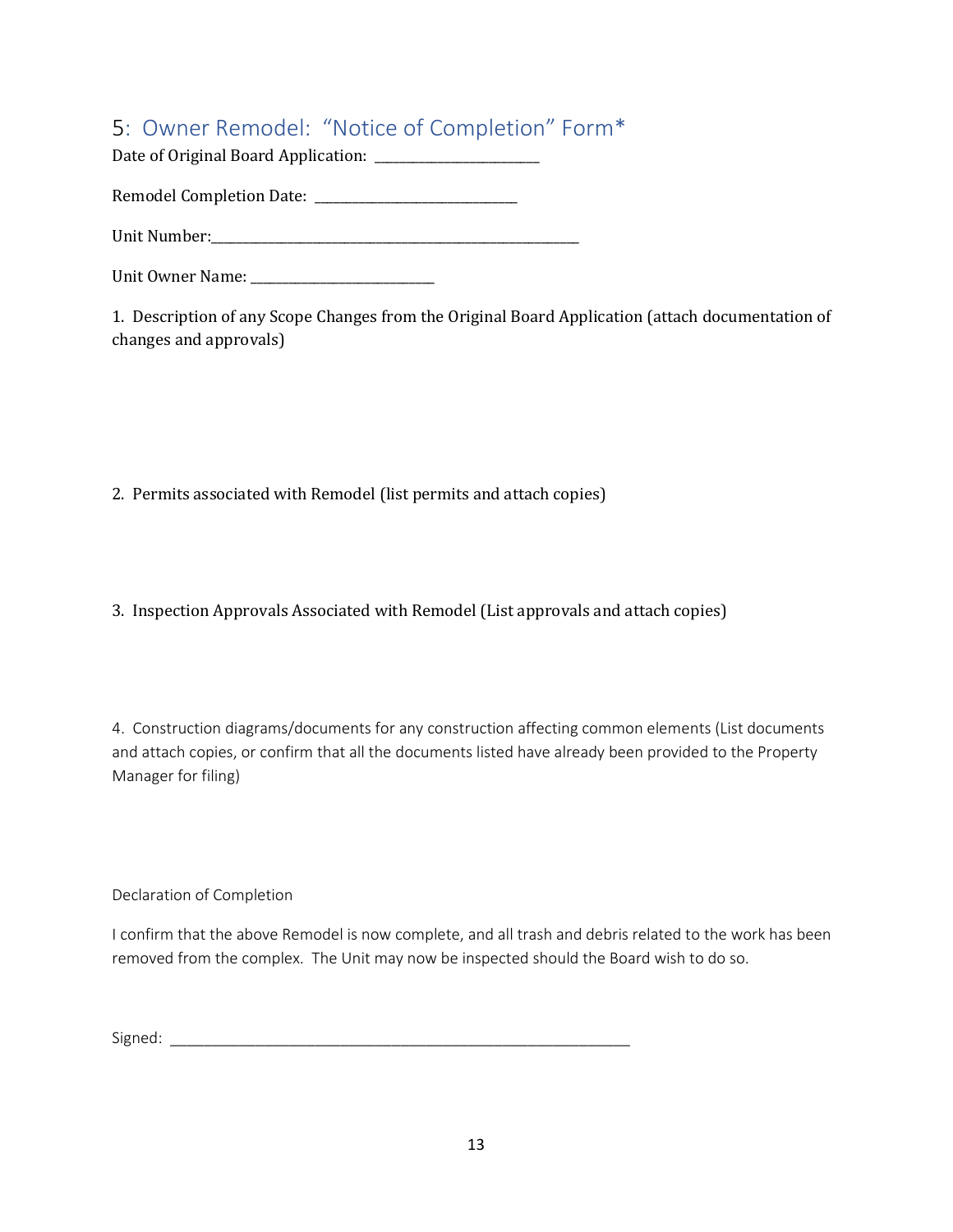### 6. Agreement to Indemnify

\_\_\_\_\_\_\_\_\_\_\_.

#### **APPROVAL OF MODIFICATION AND AGREEMENT TO INDEMNIFY**

**THIS AGREEMENT** is made by and between SNOWMASS MOUNTAIN CONDOMINIUM ASSOCIATION, INC. (the "Association"), and \_\_\_\_\_\_\_\_\_\_\_\_\_\_ ("the Owner") owner of Unit \_\_\_\_\_\_\_\_\_\_\_\_\_.

#### WITNESSETH:

1. The Owner would like to modify his/her Unit \_\_\_\_\_and the building in which the unit is located at Snowmass Mountain Condominiums by applying to the Board of the Association for approval of

\_\_\_\_\_\_\_\_\_\_\_\_\_\_\_\_\_\_\_\_\_\_\_\_\_\_\_\_\_\_\_\_\_\_\_\_\_\_\_\_\_\_\_\_\_\_\_\_\_\_\_\_\_\_\_\_\_\_\_\_\_\_\_\_\_\_\_\_\_\_\_\_\_\_\_\_\_\_\_\_\_\_\_\_\_

\_\_\_\_\_\_\_\_\_\_\_\_\_\_\_\_\_\_\_\_\_\_\_\_\_\_\_\_\_\_\_\_\_\_\_\_\_\_\_\_\_\_\_\_\_\_\_\_\_\_\_\_\_\_\_\_\_\_\_\_\_\_\_\_\_\_\_\_\_\_\_\_\_\_\_\_\_\_\_\_\_\_\_\_\_

2. The Board has considered the application and hereby grants its approval to the Owner, subject to the conditions set forth below.

3. The Owner hereby agrees to obtain all necessary construction permits and to pay all costs associated with the completion of the improvements, and further agrees to indemnify and hold the Board, the Association, and individual owners of units harmless for any and all costs or liability whatsoever resulting in whole or in part from such modification.

4. The indemnification commitment referred to in Paragraph 3 above shall remain in effect for a term of ten years, following the signing of this Agreement and shall run with Unit \_\_\_\_\_\_, regardless of ownership of the unit. The Owner shall notify any purchaser of his/her unit of this Agreement.

5. The parties agree that any dispute arising under the Agreement shall be governed by Colorado law, and that venue for any suit brought for breach of this Agreement shall be in a Pitkin County courts of competent jurisdiction to which jurisdiction the Owner hereby submits.

6. The Owner hereby designates the Management of Snowmass Mountain Condominiums as their agent for service of process, in the event of a suit brought by the Association, or the owners indemnified, to enforce any provisions of this Agreement.

7. This Agreement shall benefit and bind the parties hereto and their respective successors and assigns.